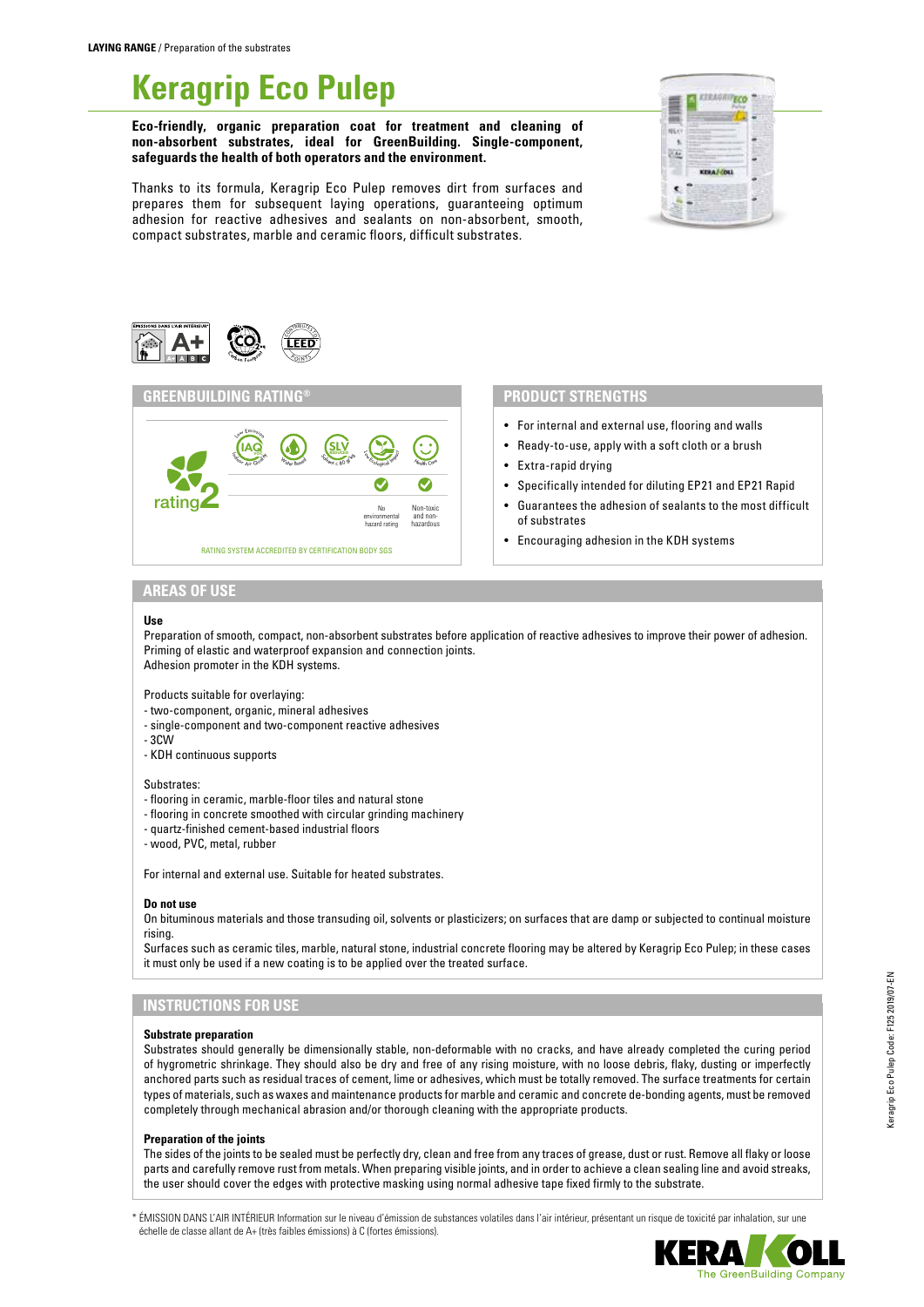# **INSTRUCTIONS FOR USE**

## **Preparation**

The product is ready-to-use.

### **Application**

**Substrates**: dampen a cloth with Keragrip Eco Pulep and clean all the flooring, letting the solvent evaporate to allow the product to spread out evenly over all the surface. Wait until the floor has dried completely (approximately 30 minutes according to environmental conditions and the amount of product applied) before subsequent application. In the case of ceramic floors, do not pour Keragrip Eco Pulep directly onto the floor, to avoid wetting the joints and causing possible subsequent problems with rising vapours. **Joints**: after preparing the joint in a suitable way, use a suitable brush to apply a single coat of Keragrip Eco Pulep to the inner edge of the joint.

# **SPECIAL NOTES**

Keragrip Eco Pulep can be used to dilute EP21 and EP21 according to the instructions provided on the data sheet. Do not apply Keragrip Eco Pulep to the outer edges, as the product may stain the surface. The product must be applied in a thin layer: do not apply too much, otherwise the product may seep under the protective tape and stain the substrate. After applying Keragrip Eco Pulep, proceed immediately with the subsequent steps. If waiting times are longer, reapply Keragrip Eco Pulep.

## **ABSTRACT**

*Preparation of smooth, compact, non-absorbent substrates before laying reactive adhesives must be carried out using an eco-friendly, single-component, adhesion promoter, with GreenBuilding Rating® 2, such as Keragrip Eco Pulep by Kerakoll Spa. Apply with a cotton cloth. Average coverage must be ≈ 30 ml/m<sup>2</sup>. The substrate must be perfectly clean, dry and free from moisture rising.* 

*Elastic and waterproof sealing of expansion-deformation joints is to be carried out following application of a single-component, ecofriendly adhesion promoter, GreenBuilding Rating® 2, such as Keragrip Eco Pulep by Kerakoll Spa. The basic guideline for coverage shall be 1 tin per ≈ 400 m (joint 20x10 mm).*

|                            | CHNICAL DATA COMPLIANT WITH KERAKOLL OUALITY STANDA                                                                                                                                |
|----------------------------|------------------------------------------------------------------------------------------------------------------------------------------------------------------------------------|
| pearance                   | transparent liquid                                                                                                                                                                 |
| Pack                       | $1 \ell$ tins / 10 $\ell$ drums                                                                                                                                                    |
| Working temperature        | from $+5$ °C to $+35$ °C                                                                                                                                                           |
| Shelf life                 | $\approx$ 12 months in the original packaging                                                                                                                                      |
| Warning                    | protect from frost, avoid direct exposure to sunlight and sources of heat                                                                                                          |
| Waiting time before laying | from $5$ to $10$ min.                                                                                                                                                              |
| Coverage                   | $\approx$ 30 ml/m <sup>2</sup>                                                                                                                                                     |
|                            | Values taken at +23 °C, 50% R.H. and no ventilation. Data may vary depending on specific conditions at the building site, i.e.temperature, ventilation and absorbency level of the |